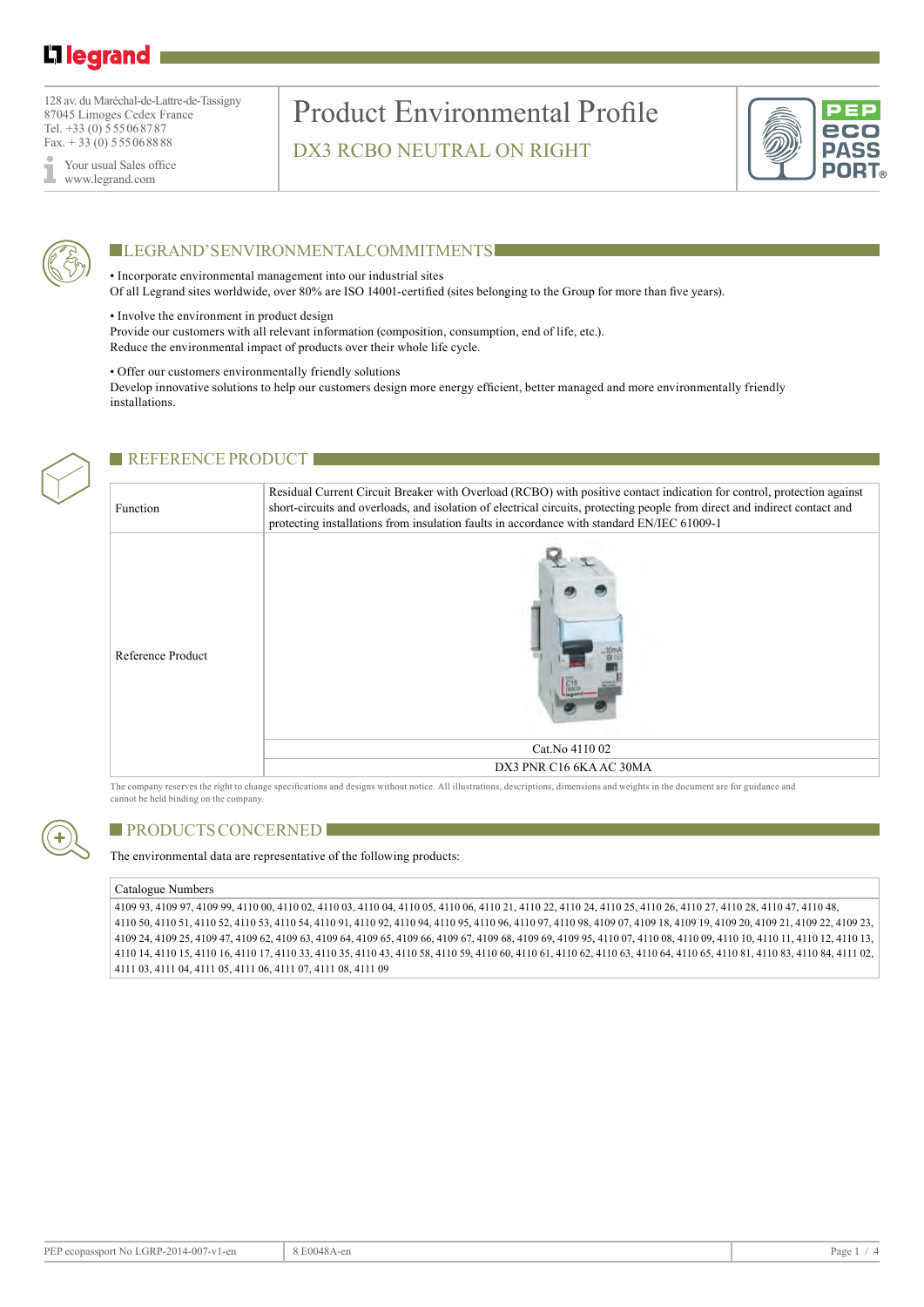128 av. du Maréchal-de-Lattre-de-Tassigny 87045 Limoges Cedex France Tel. +33 (0) 555068787 Fax.  $+33(0)$  555068888

Your usual Sales office I www.legrand.com

# Product Environmental Profile DX3 RCBO NEUTRAL ON RIGHT





### **CONSTITUENT MATERIALS**

This Reference Product contains no substances prohibited by the regulations applicable at the time of its introduction to the market. It does not contain substances covered by the RoHS Directive (2002/95/EC and its revision 2011/65/EC)

It contains none of the 138 candidate substances covered by appendix XIV of the REACH regulation dated 19/12/2012

| Total weight of<br>Reference Product |          | 246 g (with unit packaging) |           |                            |         |  |  |
|--------------------------------------|----------|-----------------------------|-----------|----------------------------|---------|--|--|
| Plastics as % of weight              |          | Metals as % of weight       |           | Other as % of weight       |         |  |  |
| PA                                   | $19.5\%$ | Steel                       | $25.1\%$  | Other electronic componant | $0.3\%$ |  |  |
| PBT                                  | 18.9%    | Copper alloys               | 19.0%     |                            |         |  |  |
| PC                                   | $1.1\%$  | Other metals                | 5.9%      |                            |         |  |  |
| Other plastic                        | $0.9\%$  | Al                          | 0.3%      |                            |         |  |  |
| <b>POM</b>                           | $0.3\%$  | Zamak                       | 0,1%      |                            |         |  |  |
| <b>PVC</b>                           | $0.1\%$  | Silver alloys               | $< 0.1\%$ | Packaging as % of weight   |         |  |  |
|                                      |          |                             |           |                            |         |  |  |
|                                      |          |                             |           | paper                      | $8.6\%$ |  |  |
|                                      |          |                             |           |                            |         |  |  |
| Total plastics                       | 40.7%    | Total metals                | 50.4%     | Total other and packaging  | $8.9\%$ |  |  |

Estimated recycled material content: 23 % of weight.



#### **MANUFACTURE**

This Reference Product comes from sites that have received ISO14001 certification.



#### **DISTRIBUTION**

Products are distributed from logistics centres located with a view to optimize transport efficiency. The Reference Product is therefore transported over an average distance of 780 km by road from our warehouse to the local point of distribution into the market in Europe Packaging is compliant with european directive 2004/12/EC concerning packaging and packaging waste. At their end of life the recyclability rate is



#### **installation**

100% (in % of packaging weight).

Installation components not delivered with the product are not taken into account.



### **LETTER**

Servicing and maintenance: Under normal conditions of use, this type of Product requires no servicing or maintenance

Consumable: no consumables are necessary to use this type of product.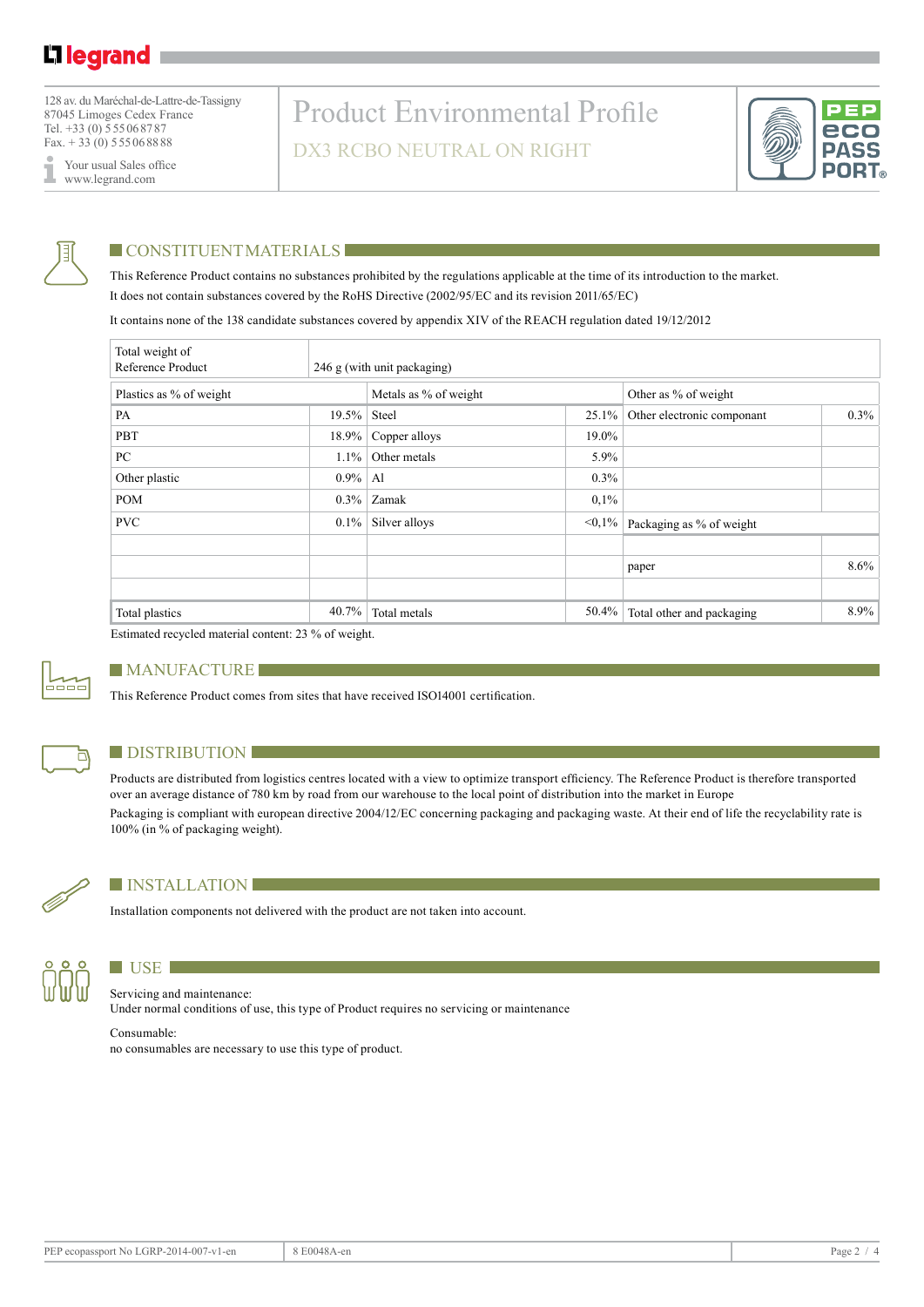## L1 legrand

128 av. du Maréchal-de-Lattre-de-Tassigny 87045 Limoges Cedex France Tel. +33 (0) 555068787 Fax.  $+33(0)$  555068888

Your usual Sales office I www.legrand.com

## Product Environmental Profile DX3 RCBO NEUTRAL ON RIGHT





### $END$  OF LIFE

Development teams integrate product end-of-life factors in the design phase. Dismantling and sorting of components or materials is made as easy as possible with a view to recycling or failing that, another form of reuse.

#### • Recyclability rate:

Calculated using the method given in technical report IEC/TR 62635, the recyclability rate of the product is estimated at 97 %. This value is based on data collected from a technological channel operating on an industrial basis. It does not prejudge the effective use of the channel for electrical and electronic products at the end of their life.

#### Separated into:

- plastic materials (excluding packaging) : 38 %
- metal materials (excluding packaging) : 50 %<br>- other materials (excluding packaging) : 0 %
- other materials (excluding packaging) : 0 %<br>- packaging (all types of materials) : 9 %
- packaging (all types of materials)



### $\blacksquare$  ENVIRONMENTAL IMPACTS

The evaluation of environmental impacts examines the stages of the Reference Product life cycle: manufacturing, distribution, installation, use and end-of-life. It is representative from products marketed and used in Europe,in compliance with the local current standards

The following modelling elements were taken into account:

| Manufacture   | Unit packaging taken into account. As required by the "PEP ecopassport" programme all transport for the manufacturing of the<br>Reference Product, including materials and components, has been taken in account.                                                                                                                                                                                                                   |
|---------------|-------------------------------------------------------------------------------------------------------------------------------------------------------------------------------------------------------------------------------------------------------------------------------------------------------------------------------------------------------------------------------------------------------------------------------------|
| Distribution  | Transport between the last Group distribution centre and an average delivery to the sales area.                                                                                                                                                                                                                                                                                                                                     |
| Installation  | Installation components not delivered with the product are not taken into account.                                                                                                                                                                                                                                                                                                                                                  |
| Use           | • Under normal conditions of use, this type of product requires no servicing or maintenance.<br>• No consumables are necessary to use this type of product.<br>• Product category: passive product<br>• Use scenario: non-continuous operation for 20 years at 30% of rated load, during 30% of the time. This modelling duration does<br>not constitute a minimum durabilty requirement<br>• Energy model: Electricity Europe 2005 |
| End of life   | In view of the data avalable on the date of creation of the document, and in accordance with the requirements of the PCR of the<br>"PEP ecopassport" programme, transport of the Reference Product by road only once, over a distance of 1000 km, to a processing<br>site at end of life was counted.                                                                                                                               |
| Software used | EIME V5 and its database «Legrand-2012-10-31 version 3» made from the database «CODDE-2012-07»                                                                                                                                                                                                                                                                                                                                      |